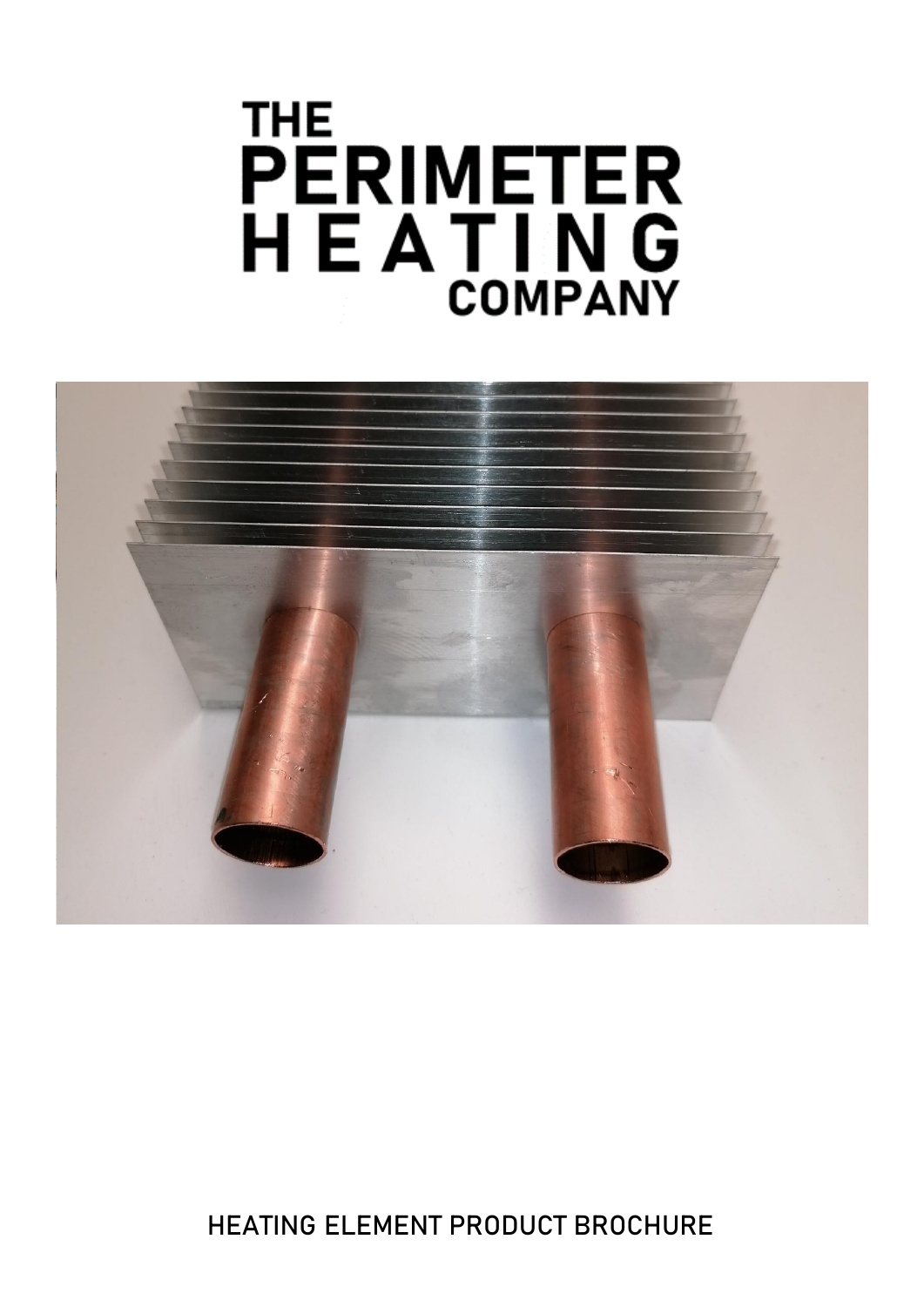# **Copper/Aluminium Heating Elements**

As well as being used in our trench and perimeter heating casings we also offer our LPHW heating elements separately for installation into builders' work casings and trench castings.

Also referred to as Cu/Alu coil or baseboard heaters, these in house manufactured elements are available in several sizes with single and twin tube options.

**Typical Installations**

- Retrofit into steel tube trenches within Churches and Cathedrals.
- Boats, Caravans and Campervans.
- Under changing room benches.
- Conservatories & Greenhouses.
- Installed into builders' casings in Schools, Universities, Hotels and Restaurants.

The Perimeter Heating Company Ltd has taken considerable time and effort to source materials of the highest specification to ensure optimal performance. The fins are manufactured from 0.5mm high thermal conductivity aluminium, mechanically bonded to the copper tube for superior performance over their thinner, closed sided (slide on/slide off) counterparts.

Our customers are not restricted in mounting options either as our elements are open all-round allowing vertical or horizontal mounting of twin pipe systems.

Though consideration should be taken regarding delivery and site handling, our elements can be manufactured to a tube length of up to 2900mm in increments of 25mm (Finned length is 100mm shorter than tube length).

As all products are manufactured to order we are also able to vary the fin pitch at 3mm intervals allowing the spread of heat on specific systems, contact us to discuss your specific requirements. Standard fin pitch is 6mm.

Element support brackets and baffle plates are available to facilitate fitment into pre-cast trenches as well as hanging brackets for installation in builders' work casings.

Elements are supplied Plain Both Ends (PBE) for braising, compression or speedfit installation. Should site constraints require shortening of the tube, fins can be removed with tin snips and the copper tube shortened as required.

The copper tube is subject to internal pressure exceeding 100 bar during the mechanical expansion process, working pressure should therefore be rated to the jointing method.

Refer to Product Selection for guide outputs and correction factors within TPHC Trench Heating. For outputs within builders' casing please contact the office to discuss the parameters.

Stated outputs are the result of testing within TPHC trench casing, variations in trench construction will affect output, contact us to discuss any potential issues with design.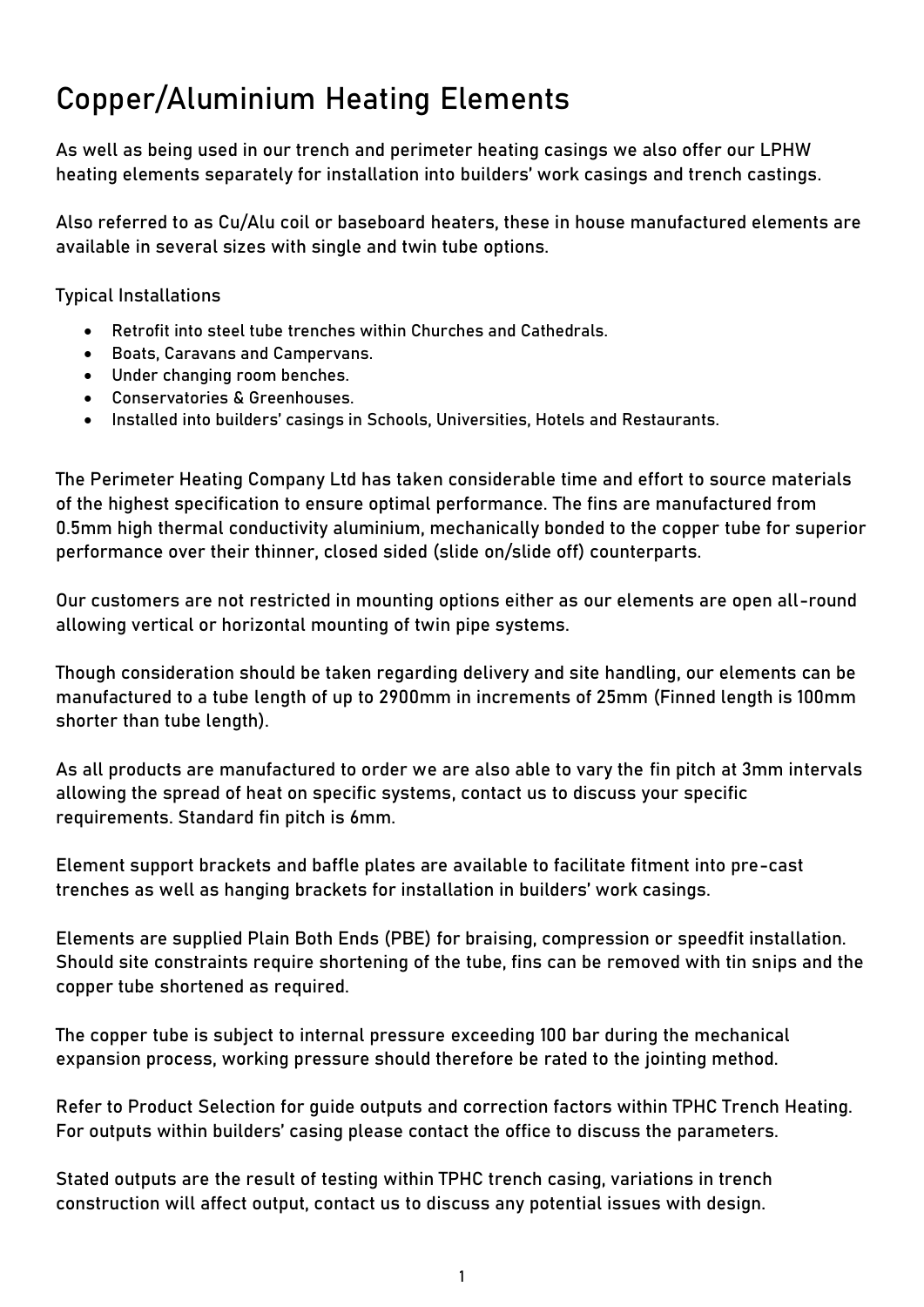# **Product Selection**

#### Element Schedule

#### TABLE 0

| <b>ELEMENT TYPE</b>  | $15-SLH$                         | $15-SLE$          | $22-SLS$    | 22-WSCU       | $22-XCU$                                        | $22 - XCT$    |  |  |
|----------------------|----------------------------------|-------------------|-------------|---------------|-------------------------------------------------|---------------|--|--|
| DIMENSIONS WxH(mm)   | $50\times50$                     | 100x50            | 65x65       | 130x65        | 110×110                                         | 220x110**     |  |  |
| <b>CROSS SECTION</b> | $-50$<br>$50 -$<br>$\rightarrow$ | $-100$<br>50<br>( | $-65$<br>65 | $130 -$<br>65 | $-110 -$<br>$\circ$<br>$\overline{\phantom{0}}$ | $-220 -$<br>Ó |  |  |
| OUTPUT (w/m)*        | $240*$                           | 400*              | 430         | 690           | 790                                             | 1180          |  |  |

\* Based on outputs within TPHC Trench Heating

\*\* May be supplied as 2 No. XCU

ꭞ Corrected outputs following product development, 6mm fin pitch testing required to confirm, estimated output for 2 No. SLE within TPHC-06 - 560w/m. 15 SLE @ 3mm pitch - test results show 550w/m (within TPHC-05),

For previous test results with thin fin material refer to TABLE 1

Stated outputs at 82/71/18°C and flow rate of 0.92m/s, Watts/metre based on finned length. For MWT and Flow Rate correction factors refer to Tables 2 and 3.

### Trench Heating Outputs

#### TABLE 1 TABLE 1 MODEL TPHC-01 TPHC-02 TPHC-03 TPHC-04 TPHC-05 TPHC-06 DIMENSIONS WxH(mm) 205x125 130x125 305x185 180x185 180x95 305x95 305 305 205 180  $-130 -180-$ 95616153 8353 <sup>83</sup> 55 | ខ្នា  $\overline{\cap}$  $\bigcap$ 2। CROSS SECTION  $rac{8}{8}$ ا ≋ ELEMENT TYPE 22-WSCU 22-SLS 2 x 22-XCU 22-XCU 15-SLE 2 x 15-SLE OUTPUT (w/m) 690 430 1180 790 250 350 Stated outputs at 82/71/18°C and flow rate of 0.92m/s, Watts/metre based on finned length. For MWT and Flow Rate correction factors refer to Tables 2 and 3.

## MEAN Water / Design Room Temperature Correction Factors

| MEAN Water / Design Room Temperature Correction Factors |                             |      |      |      |      |      |      |      |      |      |      |
|---------------------------------------------------------|-----------------------------|------|------|------|------|------|------|------|------|------|------|
| TABLE 2                                                 |                             |      |      |      |      |      |      |      |      |      |      |
| Room                                                    | Mean Water Temperature (°C) |      |      |      |      |      |      |      |      |      |      |
| $\mathsf{Temp.}$ °C $\parallel$                         | 35                          | 40   | 45   | 50   | 55   | 60   | 65   | 70   | 75   | 76.5 | 80   |
| 16                                                      | 0.21                        | 0.29 | 0.37 | 0.47 | 0.59 | 0.68 | 0.79 | 0.90 | 1.10 | 1.06 | 1.20 |
| 18                                                      | 0.18                        | 0.26 | 0.34 | 0.43 | 0.52 | 0.64 | 0.75 | 0.85 | 0.96 | 1.00 | 1.07 |
| 20                                                      | 0.16                        | 0.23 | 0.31 | 0.39 | 0.50 | 0.60 | 0.70 | 0.80 | 0.92 | 0.95 | 1.03 |
| 22                                                      | 0.13                        | 0.20 | 0.28 | 0.36 | 0.46 | 0.57 | 0.66 | 0.77 | 0.88 | 0.91 | 0.99 |

## Flow Rate Correction Factors

TABLE 3

|           | Flow Rate I/s |        | Water        |
|-----------|---------------|--------|--------------|
| 15mm Pipe | 22mm Pipe     | Factor | Velocity m/s |
| 0.007     | 0.017         | 0.84   | 0.05         |
| 0.014     | 0.034         | 0.90   | 0.10         |
| 0.036     | 0.085         | 0.94   | 0.25         |
| 0.072     | 0.170         | 0.97   | 0.50         |
| 0.130     | 0.310         | 1.00   | 0.92         |
| 0.290     | 0.680         | 1.03   | 2.00         |

#### Grille Free Area Correction Factors Correction Factor applied to outputs in TABLE 1 0.290 0.680 1.03 2.00

TABLE 4

| <b>FREE AREA</b> | 30%  | 50%  | 60%  | 70%   |
|------------------|------|------|------|-------|
| TPHC-01          | 0.79 | 0.93 | 1.00 | 1.07  |
| TPHC-02          | 0.87 | 0.95 | 1.00 | 1.05  |
| TPHC-03          | 0.68 | 0.89 | 1.00 | 1.11  |
| TPHC-04          | 0.82 | 0.93 | 1.00 | 1.06  |
| TPHC-05          | 0.82 | 0.93 | 1.00 | 1.06  |
| TPHC-06          | 0.68 | 0.89 | 1.00 | 1 1 1 |